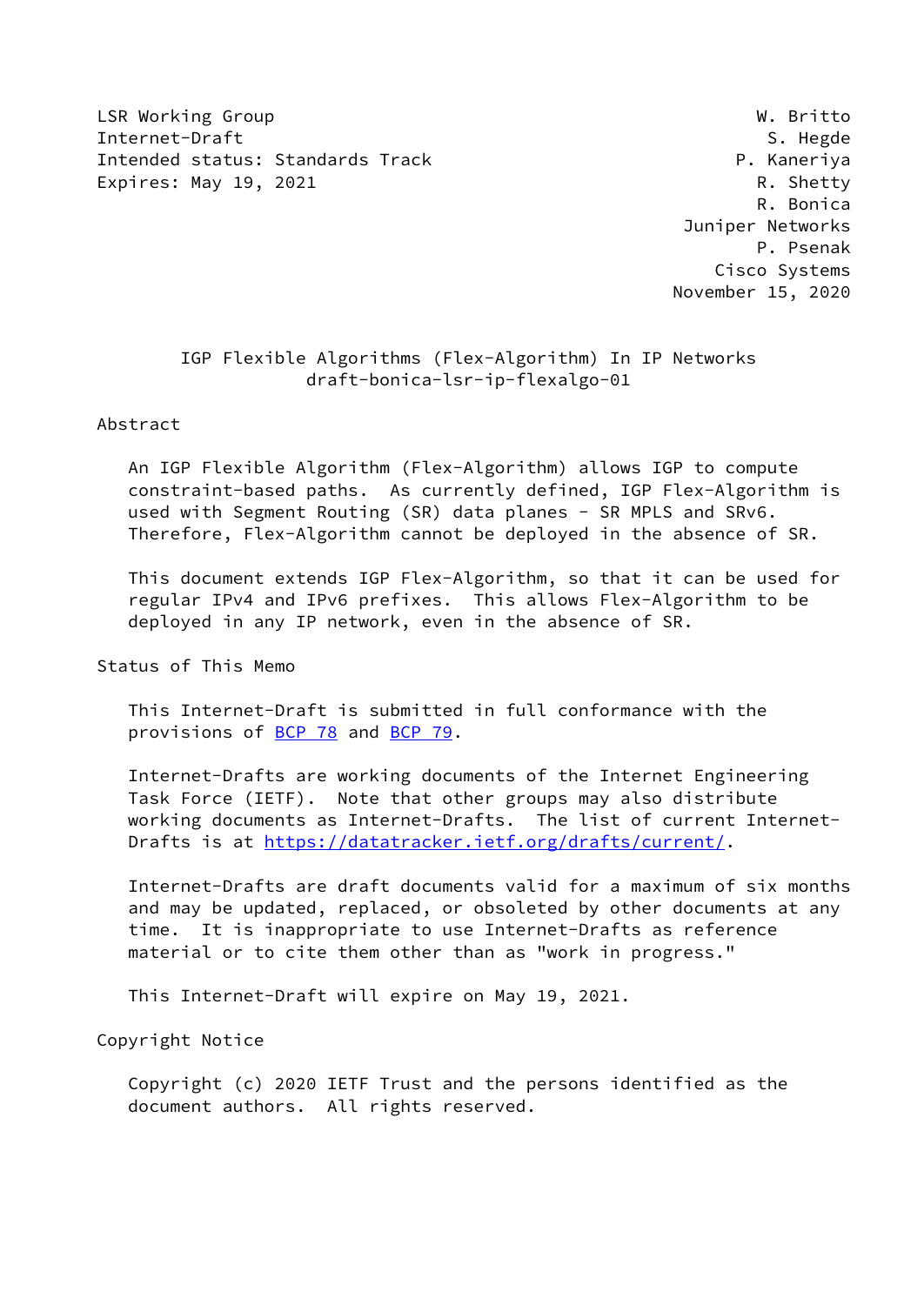<span id="page-1-1"></span>Internet-Draft IP Flex-Algorithm November 2020

This document is subject to **[BCP 78](https://datatracker.ietf.org/doc/pdf/bcp78)** and the IETF Trust's Legal Provisions Relating to IETF Documents

[\(https://trustee.ietf.org/license-info](https://trustee.ietf.org/license-info)) in effect on the date of publication of this document. Please review these documents carefully, as they describe your rights and restrictions with respect to this document. Code Components extracted from this document must include Simplified BSD License text as described in Section 4.e of the Trust Legal Provisions and are provided without warranty as described in the Simplified BSD License.

Table of Contents

|                                                                    |  | $\overline{2}$   |
|--------------------------------------------------------------------|--|------------------|
| 2.                                                                 |  | $\overline{3}$   |
| 3.                                                                 |  | $\overline{3}$   |
| Advertising Flex-Algorithm Definitions (FAD)<br>$\overline{4}$ .   |  | $\overline{3}$   |
| Advertising IP Flex-Algorithm Participation<br>$\overline{5}$ .    |  | $\overline{3}$   |
| The ISIS IP Algorithm Sub-TLV<br>5.1.                              |  | $\overline{4}$   |
| $5.2$ . The OSPF IP Algorithm TLV                                  |  | $\overline{5}$   |
| $\underline{6}$ . Advertising IP Flex-Algorthm Reachability        |  | $\overline{6}$   |
| The ISIS IPv4 Algorithm Prefix Reachability TLV $\ldots$ .<br>6.1. |  | $6 \overline{6}$ |
| $6.2$ . The ISIS IPv6 Algorithm Prefix Reachability TLV            |  | $\underline{8}$  |
| 6.3. The OSPFv2 Algorithm Prefix Reachability TLV $\ldots$         |  | $\overline{9}$   |
| $6.4$ . The OSPFv3 Flex-Algorithm IP Prefix Opaque LSA             |  | 11               |
| Calculating of IP Flex-Algorthm Paths<br><u>7</u> .                |  | 11               |
| IP Flex-Algorthm Forwarding<br>8.                                  |  | 12               |
| 9.                                                                 |  | 12               |
| 10.                                                                |  | 13               |
|                                                                    |  | 14               |
|                                                                    |  | 14               |
|                                                                    |  | 14               |
| 13.1.                                                              |  | 14               |
| 13.2. Informative References                                       |  | 15               |
| Authors' Addresses                                                 |  | 16               |

### <span id="page-1-0"></span>[1](#page-1-0). Introduction

An IGP Flex-Algorithm as specified in [[I-D.ietf-lsr-flex-algo](#page-15-4)] computes a constraint-based path to:

 o All Flex-Algorithm specific Prefix Segment Identifiers (SIDs) [[RFC8402\]](https://datatracker.ietf.org/doc/pdf/rfc8402).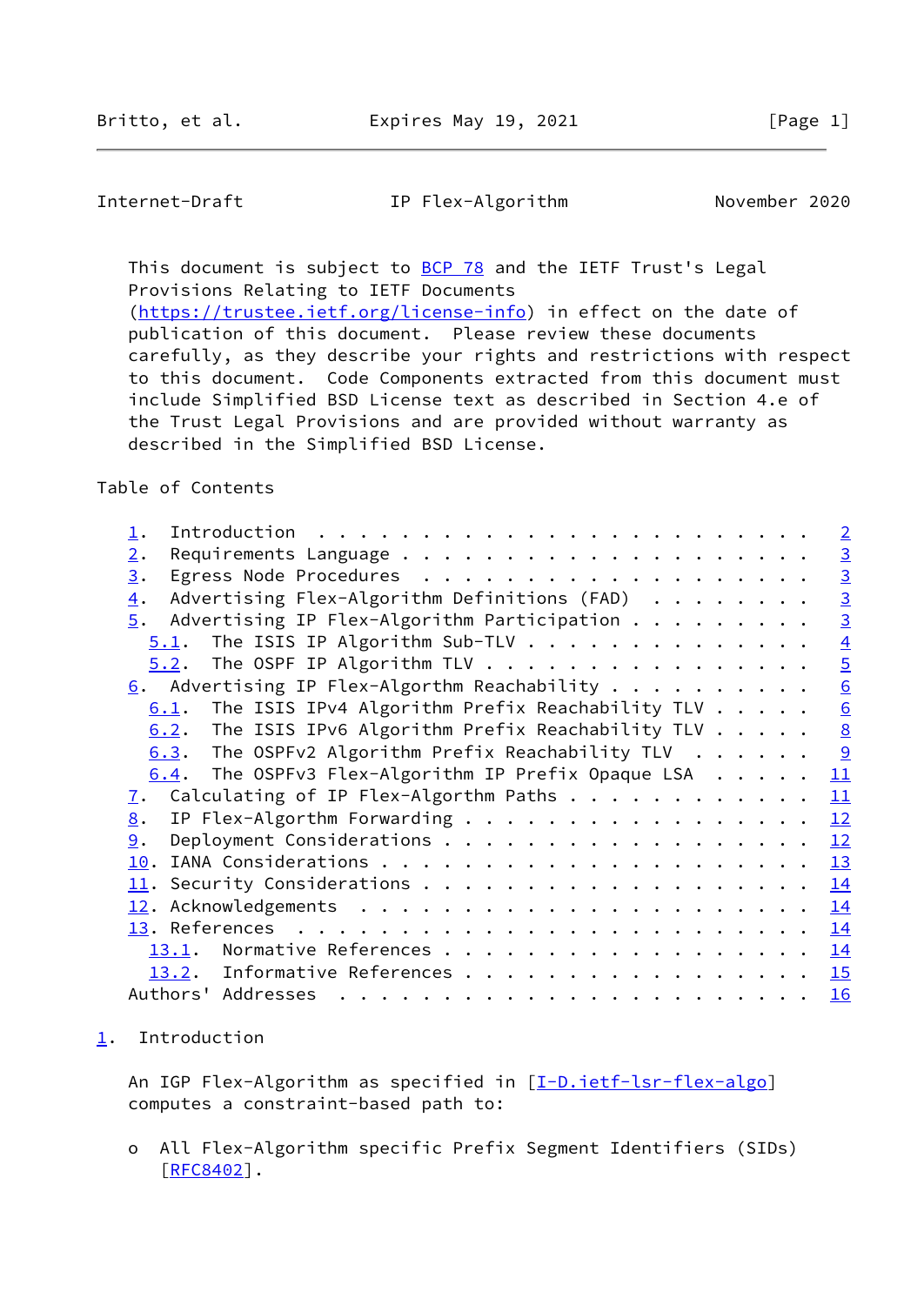o All Flex-Algorityhm specific SRv6 Locators [[I-D.ietf-spring-srv6-network-programming\]](#page-17-1).

 Therefore, Flex-Algorithm cannot be deployed in the absence of SR and SRv6.

| Britto, et al. | Expires May 19, 2021 | [Page 2] |
|----------------|----------------------|----------|
|----------------|----------------------|----------|

<span id="page-2-1"></span>

Internet-Draft IP Flex-Algorithm November 2020

 This document extends Flex-Algorithm, allowing it to compute paths to:

- o An IPv4 [[RFC0791\]](https://datatracker.ietf.org/doc/pdf/rfc0791) address.
- o An IPv6 [[RFC8200\]](https://datatracker.ietf.org/doc/pdf/rfc8200) address.

 This allows Flex-Algorithm to be deployed in any IP network, even in the absence of SR and SRv6.

<span id="page-2-0"></span>[2](#page-2-0). Requirements Language

 The key words "MUST", "MUST NOT", "REQUIRED", "SHALL", "SHALL NOT", "SHOULD", "SHOULD NOT", "RECOMMENDED", "NOT RECOMMENDED", "MAY", and "OPTIONAL" in this document are to be interpreted as described in [BCP](https://datatracker.ietf.org/doc/pdf/bcp14) [14](https://datatracker.ietf.org/doc/pdf/bcp14) [[RFC2119\]](https://datatracker.ietf.org/doc/pdf/rfc2119) [\[RFC8174](https://datatracker.ietf.org/doc/pdf/rfc8174)] when, and only when, they appear in all capitals, as shown here.

<span id="page-2-2"></span>[3](#page-2-2). Egress Node Procedures

 Network operators configure multiple loopback interfaces on an egress node. They associate one or more IP addresses with each loopback interface and one Flex-Algorithm with each IP address.

 If a packet is sent to a loopback address, and the loopback address is not associated with a Flex-Algorithm, the packet follows the IGP least-cost path to the egress node. If a packet is sent to a loopback address, and the loopback address is associated with a Flex- Algorithm, the packet follows the constraint-base path that the Flex- Algorithm calculated.

<span id="page-2-3"></span>[4](#page-2-3). Advertising Flex-Algorithm Definitions (FAD)

 To guarantee loop free forwarding, all routers that participate in a Flex-Algorithm MUST agree on the Flex-Algorithm Definition (FAD).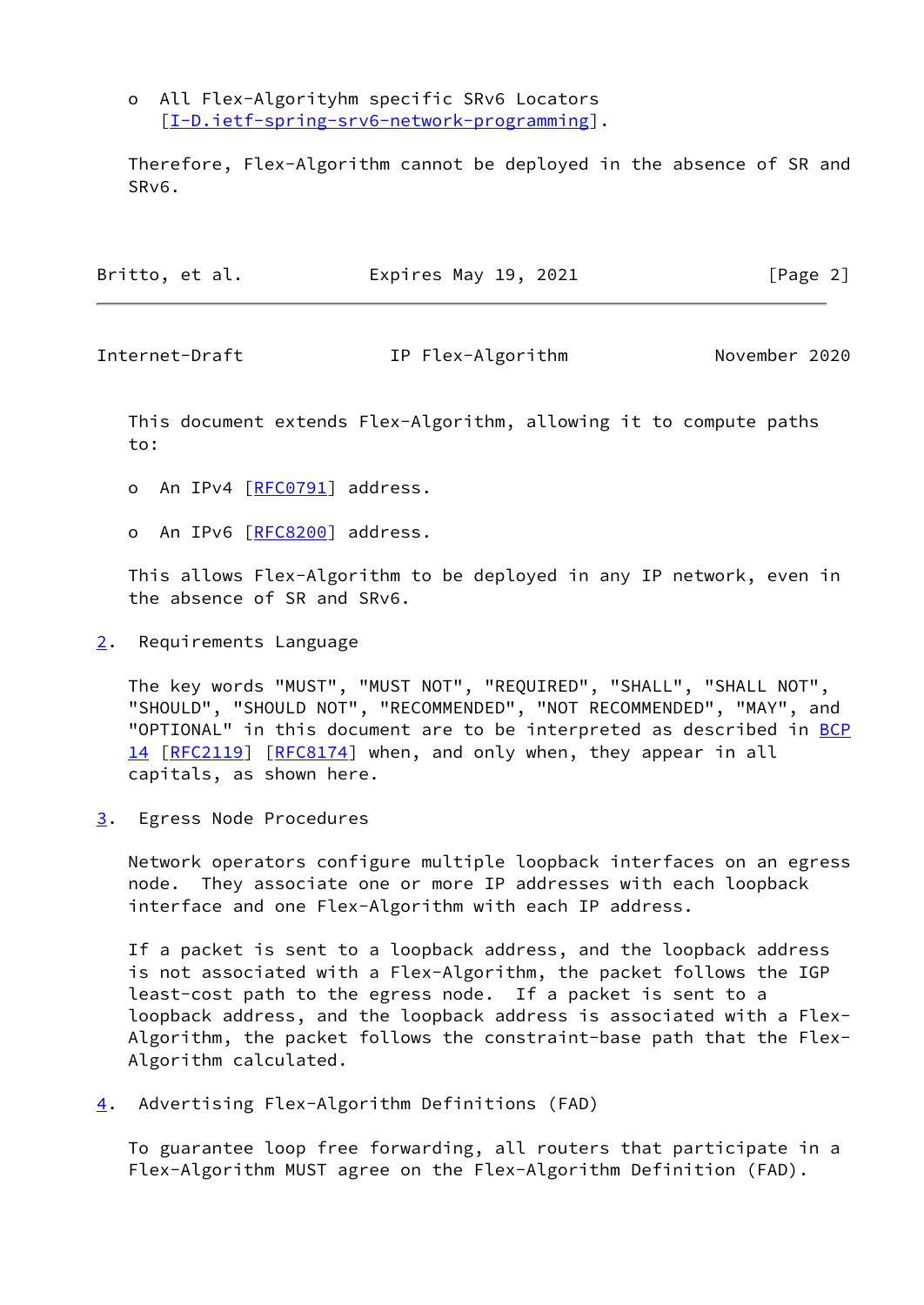Selected nodes within the IGP domain MUST advertise FADs as described in Sections  $\frac{5}{9}$ ,  $\frac{6}{9}$  and  $\frac{7}{9}$  of  $[\underline{I-D.ietf-lsr-flex-algo}]$  $[\underline{I-D.ietf-lsr-flex-algo}]$  $[\underline{I-D.ietf-lsr-flex-algo}]$ .

<span id="page-3-0"></span>[5](#page-3-0). Advertising IP Flex-Algorithm Participation

 A node may use various algorithms when calculating paths to nodes and prefixes. Algorithm values are defined in the IGP Algorithm Type Registry [\[IANA-ALG](#page-17-2)].

A node MUST participate in a Flex-Algorithm to be:

o able to compute path for such Flex-Algorithm

| Britto, et al. | Expires May 19, 2021 | [Page 3] |
|----------------|----------------------|----------|
|----------------|----------------------|----------|

<span id="page-3-2"></span>Internet-Draft IP Flex-Algorithm November 2020

o be part of the topology for such Flex-Algorithm

 Flex-Algorithm participation MUST be advertised for each Flex- Algorithm application independently, as specified in Section 10.2 of [\[I-D.ietf-lsr-flex-algo](#page-15-4)]. Using Flex-Algorithm for regular IPv4 and IPv6 prefixes represents a new Flex-Algorithm application (IP Flex- Algorithm), and as such the Flex-Algorithm participation for the IP Flex-Algorithm application MUST be signalled independently of any other Flex-Algorithm applications (e.g. SR).

 Following sections describe how the IP Flex-Algorithm participation is advertised in IGP protocols.

<span id="page-3-1"></span>[5.1](#page-3-1). The ISIS IP Algorithm Sub-TLV

 The ISIS IP Algorithm Sub-TLV is a sub-TLV of the ISIS Router Capability TLV [\[RFC7981](https://datatracker.ietf.org/doc/pdf/rfc7981)] and has the following format:

 $0$  1 2 3 0 1 2 3 4 5 6 7 8 9 0 1 2 3 4 5 6 7 8 9 0 1 2 3 4 5 6 7 8 9 0 1 +-+-+-+-+-+-+-+-+-+-+-+-+-+-+-+-+ | Type | Length | +-+-+-+-+-+-+-+-+-+-+-+-+-+-+-+-+-+-+-+-+-+-+-+-+-+-+-+-+-+-+-+-+ | Algorithm 1 | Algorithm 2 | Algorithm ... | Algorithm n +-+-+-+-+-+-+-+-+-+-+-+-+-+-+-+-+-+-+-+-+-+-+-+-+-+-+-+-+-+-+-+-+

#### Figure 1: ISIS IP Algorithm Sub-TLV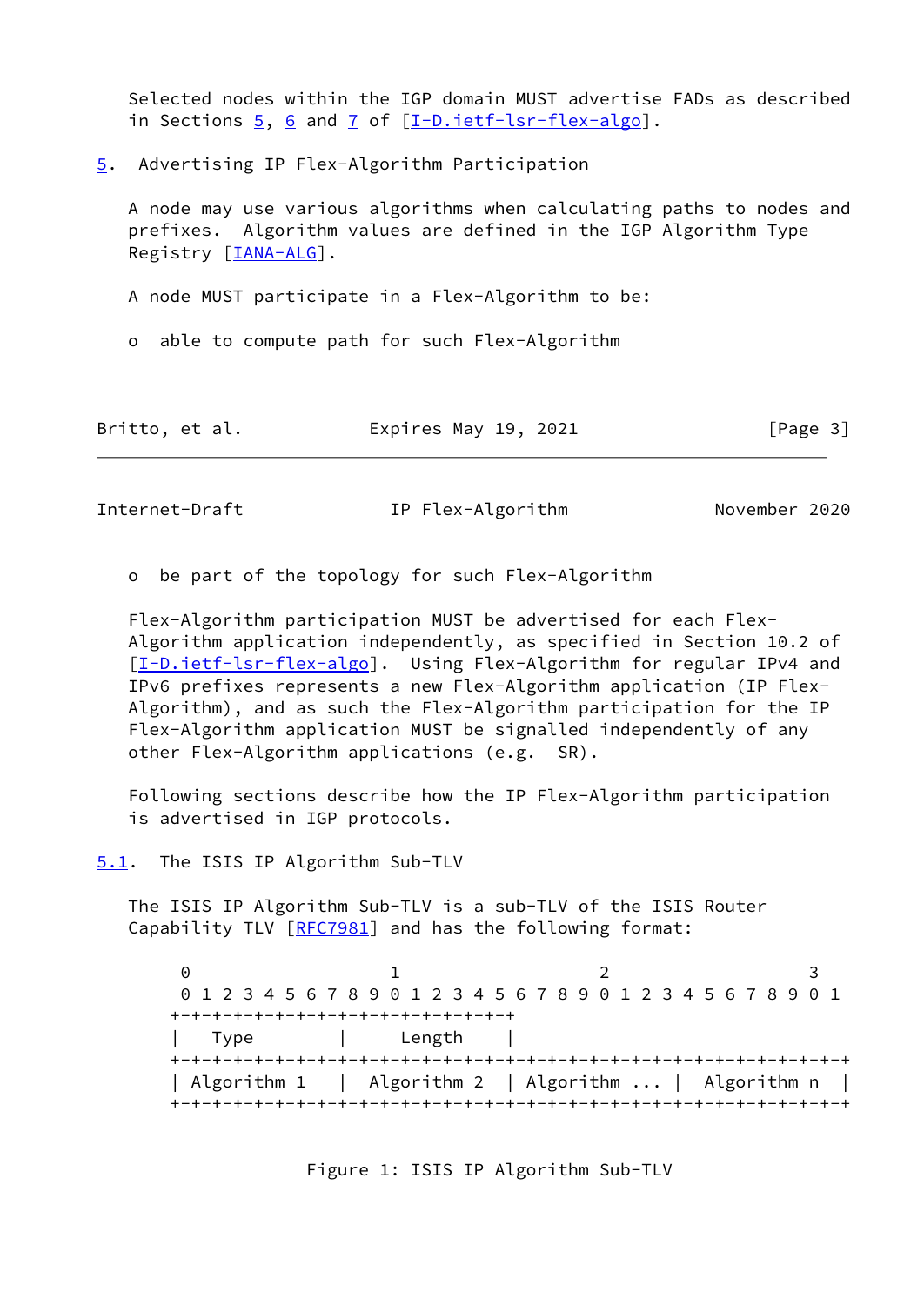o Type: IP Algorithm Sub-TLV (Value TBD by IANA)

o Length: Variable

o Algorithm (1 octet): value from 1 to 255.

 The IP Algorithm Sub-TLV MUST be propagated throughout the level and MUST NOT be advertised across level boundaries. Therefore, the S bit in the Router Capability TLV, in which the IP Algorithm Sub-TLV is advertised, MUST NOT be set.

 The IP Algorithm Sub-TLV is optional. It MUST NOT be advertised more than once at a given level. A router receiving multiple IP Algorithm sub-TLVs from the same originator SHOULD select the first advertisement in the lowest-numbered LSP and subsequent instances of the IP Algorithm Sub-TLV MUST be ignored.

 The IP Algorithm Sub-TLV advertises the participation in Flex- Algorithms, and MUST NOT impact the router participation in default

| Britto, et al. | Expires May 19, 2021 | [Page 4] |
|----------------|----------------------|----------|
|----------------|----------------------|----------|

<span id="page-4-1"></span>Internet-Draft IP Flex-Algorithm November 2020

 algorithm 0. The IP Algorithm Sub-TLV could be used to advertise support for non-zero standard algorithms, but that is outside the scope of this document.

 The IP Flex-Algorithm participation advertised in ISIS IP Algorithm Sub-TLV is topology independent. When a router advertises participation in ISIS IP Algorithm Sub-TLV, the participation applies to all topologies in which the advertising node participates.

<span id="page-4-0"></span>[5.2](#page-4-0). The OSPF IP Algorithm TLV

 The OSPF IP Algorithm TLV is a top-level TLV of the Router Information Opaque LSA [\[RFC7770](https://datatracker.ietf.org/doc/pdf/rfc7770)] and has the following format:

0 1 2 3 0 1 2 3 4 5 6 7 8 9 0 1 2 3 4 5 6 7 8 9 0 1 2 3 4 5 6 7 8 9 0 1 +-+-+-+-+-+-+-+-+-+-+-+-+-+-+-+-+-+-+-+-+-+-+-+-+-+-+-+-+-+-+-+-+ | Type | Length | +-+-+-+-+-+-+-+-+-+-+-+-+-+-+-+-+-+-+-+-+-+-+-+-+-+-+-+-+-+-+-+-+ | Algorithm 1 | Algorithm... | Algorithm n | |  $++$  - $-$ | |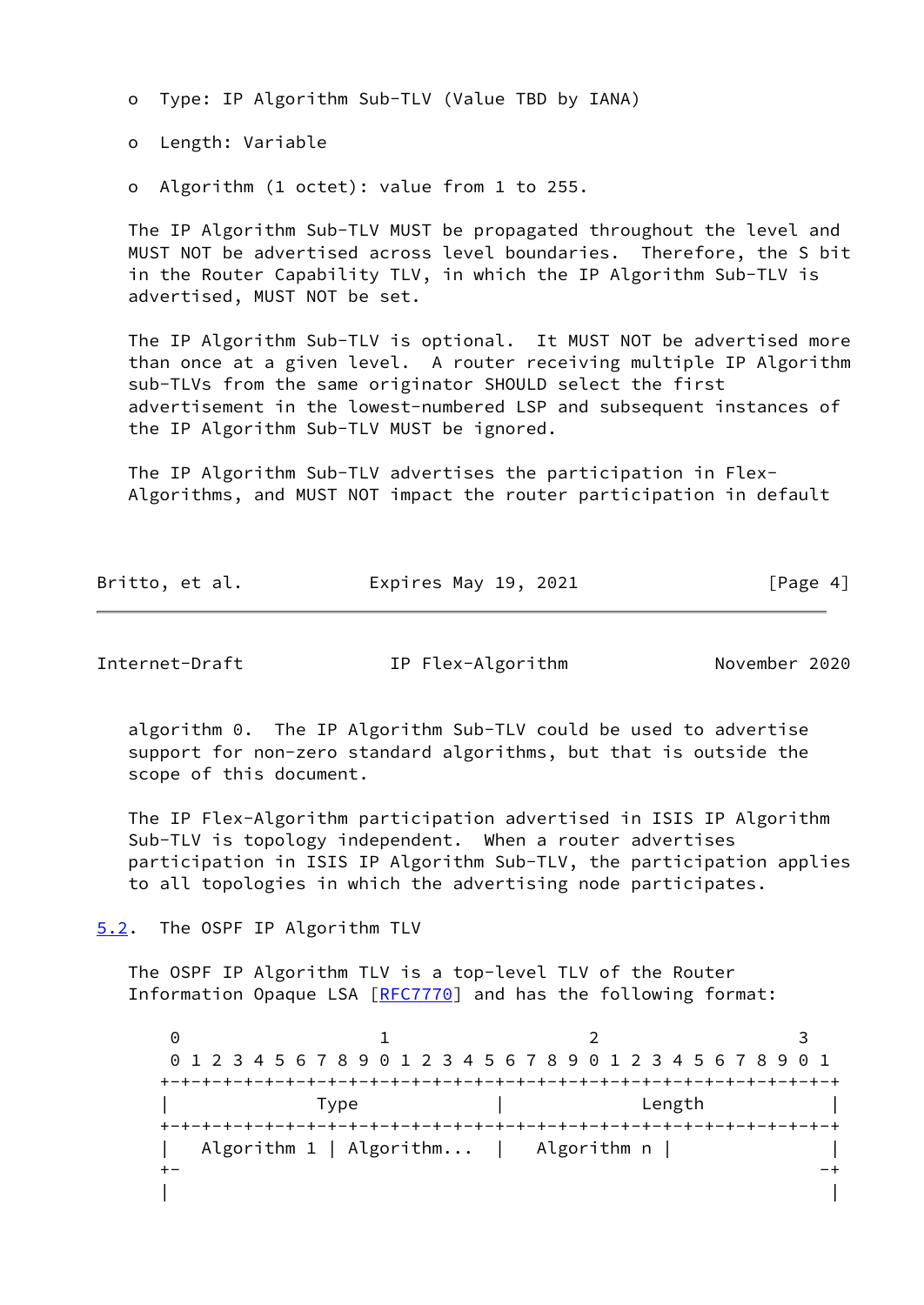o Type: IP Algorithm TLV (Value TBD by IANA)

o Length: Variable

o Algorithm (1 octet): value from 1 to 255.

 The IP Algorithm TLV is optional. It SHOULD only be advertised once in the Router Information Opaque LSA.

 When multiple IP Algorithm TLVs are received from a given router, the receiver MUST use the first occurrence of the TLV in the Router Information Opaque LSA. If the IP Algorithm TLV appears in multiple Router Information Opaque LSAs that have different flooding scopes, the IP Algorithm TLV in the Router Information Opaque LSA with the area-scoped flooding scope MUST be used. If the IP Algorithm TLV appears in multiple Router Information Opaque LSAs that have the same flooding scope, the IP Algorithm TLV in the Router Information (RI) Opaque LSA with the numerically smallest Instance ID MUST be used and subsequent instances of the IP Algorithm TLV MUST be ignored.

| Britto, et al. | Expires May 19, 2021 | [Page 5] |
|----------------|----------------------|----------|

<span id="page-5-1"></span>Internet-Draft IP Flex-Algorithm November 2020

 The RI LSA can be advertised at any of the defined opaque flooding scopes (link, area, or Autonomous System (AS)). For the purpose of IP Algorithm TLV advertisement, area-scoped flooding is REQUIRED.

 The IP Algorithm TLV advertises the participation in Flex-Algorithms, and MUST NOT impact the router participation in default algorithm 0. The IP Algorithm TLV could be used to advertise support for non-zero standard algorithms, but that is outside the scope of this document.

 The IP Flex-Algorithm participation advertised in OSPF IP Algorithm TLV is topology independent. When a router advertises participation in OSPF IP Algorithm TLV, the participation applies to all topologies in which the advertising node participates.

<span id="page-5-0"></span>[6](#page-5-0). Advertising IP Flex-Algorthm Reachability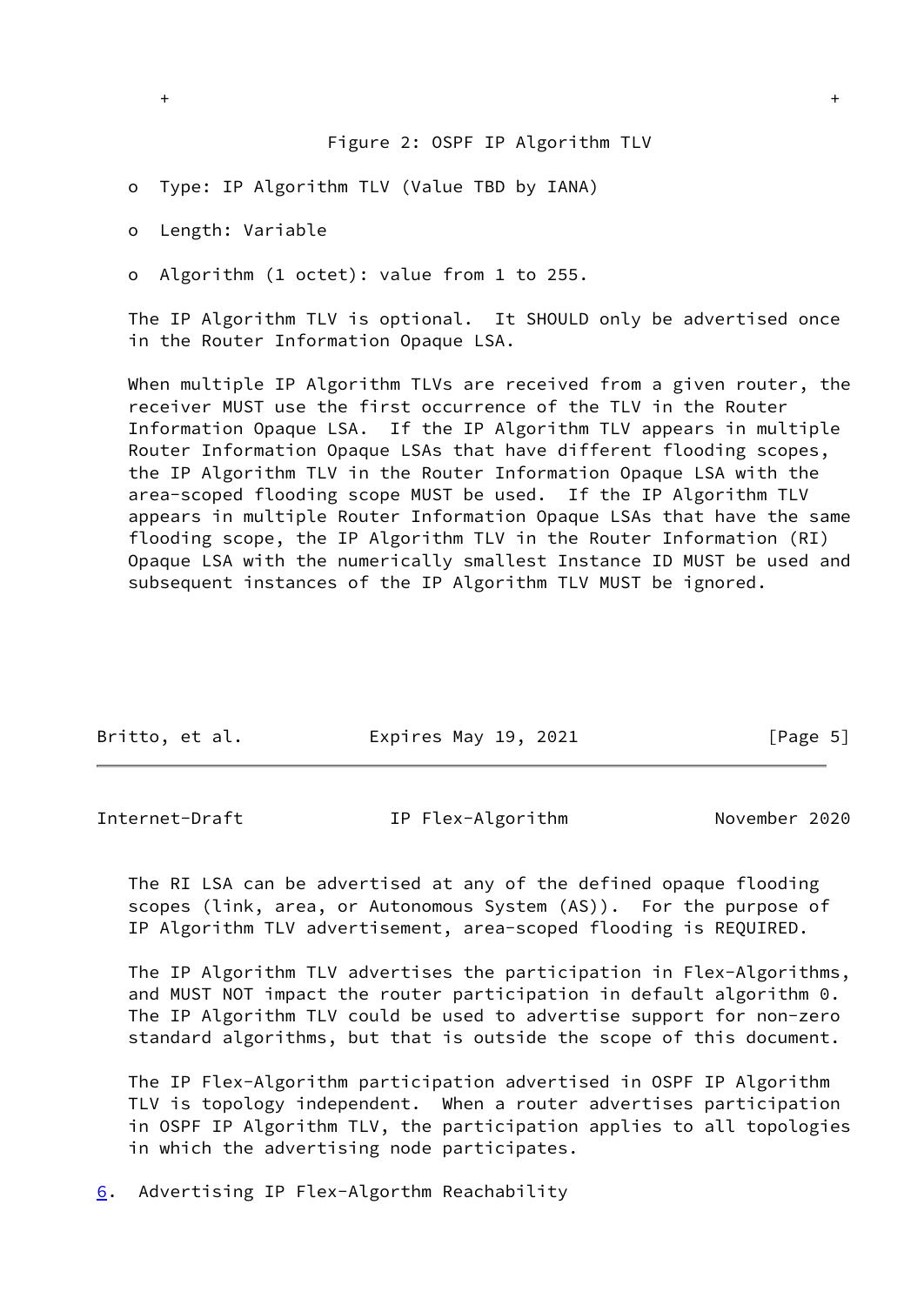To be able to associate the prefix with the Flex-Algorithm, the existing prefix reachability advertisements can not be used, because they advertise the prefix reachability in default algorithm 0. Instead, a new IP Flex-Algorithm reachability advertisements are defined in ISIS and OSPF.

Two new top-level TLVs are defined in ISIS [[ISO10589\]](#page-15-5) to advertise prefix reachability associated with a Flex-Algorithm.

o The IPv4 Algorithm Prefix Reachability TLV

o The IPv6 Algorithm Prefix Reachability TLV

New top-level TLV of OSPFv2 Extended Prefix Opaque LSA [\[RFC7684](https://datatracker.ietf.org/doc/pdf/rfc7684)] is defined to advertise prefix reachability associated with a Flex- Algorithm in OSPFv2.

<span id="page-6-0"></span>[6.1](#page-6-0). The ISIS IPv4 Algorithm Prefix Reachability TLV

 A new top level TLV is defined for advertising IPv4 Flex-Algorithm Prefix Reachability in ISIS - IPv4 Algorithm Prefix Reachability TLV.

 This new TLV shares the sub-TLV space defined for TLVs 135, 235, 236 and 237.

 The ISIS IPv4 Algorithm Prefix Reachability TLV has the following format:

|  | Britto, et al. |  |  |  |
|--|----------------|--|--|--|
|--|----------------|--|--|--|

ritto, et al.  $\qquad \qquad$  Expires May 19, 2021  $[Page 6]$ 

Internet-Draft IP Flex-Algorithm November 2020

0 1 2 3 0 1 2 3 4 5 6 7 8 9 0 1 2 3 4 5 6 7 8 9 0 1 2 3 4 5 6 7 8 9 0 1 +-+-+-+-+-+-+-+-+-+-+-+-+-+-+-+-+-+-+-+-+-+-+-+-+-+-+-+-+-+-+-+-+ | Type | Length |R|R|R|R| MTID | +-+-+-+-+-+-+-+-+-+-+-+-+-+-+-+-+-+-+-+-+-+-+-+-+-+-+-+-+-+-+-+-+

ISIS IPv4 Algorithm Prefix Reachability TLV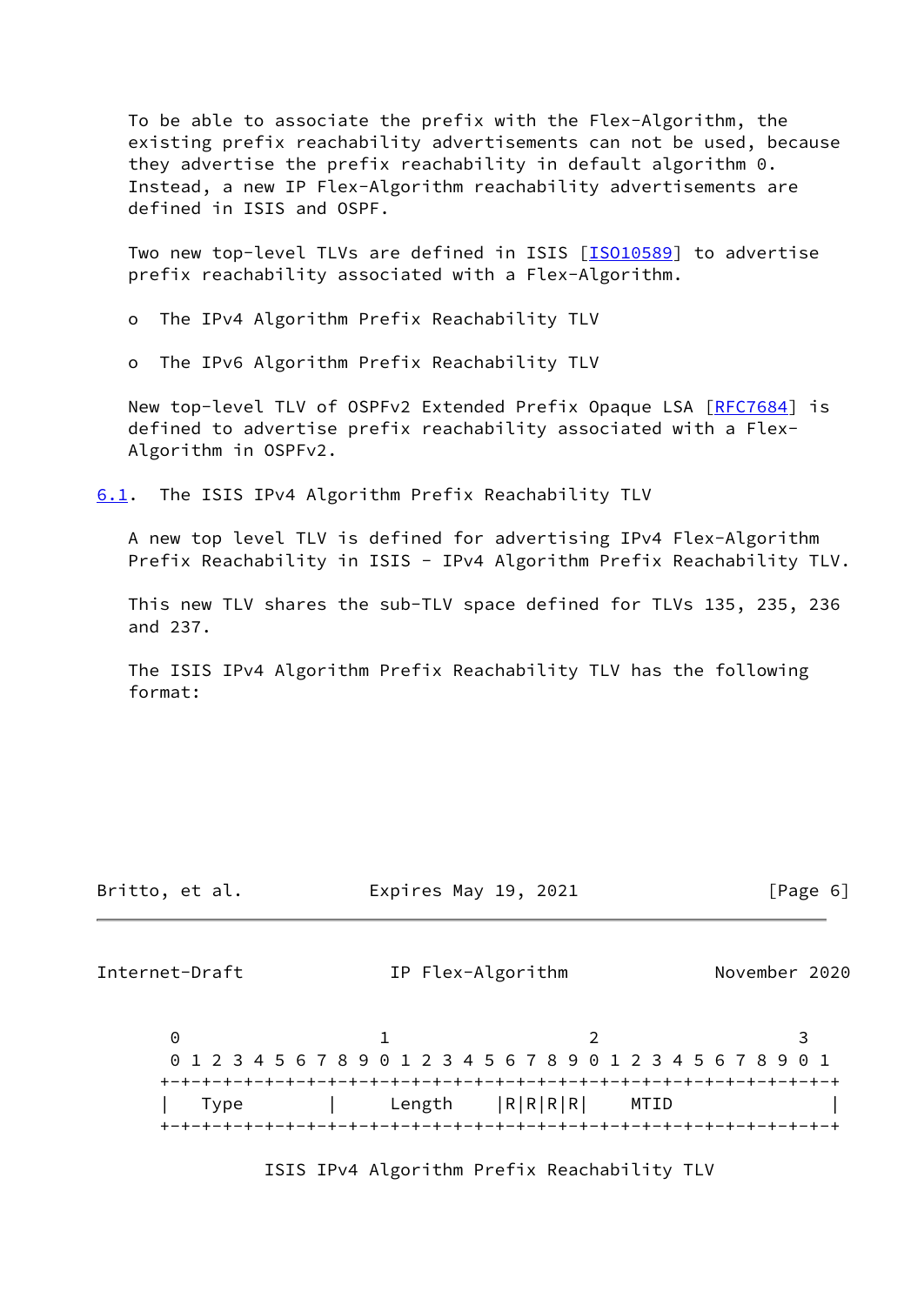- o Type: IPv4 Algorithm Prefix Reachability TLV (Value TBD by IANA).
- o Length: variable.
- o R bits (4 bits): reserved for future use. They MUST be set to zero on transmission and MUST be ignored on receipt.
- o MTID (12 bits): Multitopology Identifier as defined in [[RFC5120](https://datatracker.ietf.org/doc/pdf/rfc5120)]. Note that the value 0 is legal.

Followed by one or more prefix entries of the form:

0 1 2 3 0 1 2 3 4 5 6 7 8 9 0 1 2 3 4 5 6 7 8 9 0 1 2 3 4 5 6 7 8 9 0 1 +-+-+-+-+-+-+-+-+-+-+-+-+-+-+-+-+-+-+-+-+-+-+-+-+-+-+-+-+-+-+-+-+ | Metric | Metric | Network | Network | Network | Network | Network | Network | Network | Network | Network | N +-+-+-+-+-+-+-+-+-+-+-+-+-+-+-+-+-+-+-+-+-+-+-+-+-+-+-+-+-+-+-+-+ | Flags | Algorithm | +-+-+-+-+-+-+-+-+-+-+-+-+-+-+-+-+-+-+-+-+-+-+-+-+-+-+-+-+-+-+-+-+ | Pfx Length | Prefix (variable)... +-+-+-+-+-+-+-+-+-+-+-+-+-+-+-+-+-+-+-+-+-+-+-+-+-+-+-+-+-+-+-+-+ | Sub-tlv-len | Sub-TLVs (variable) . . . | +-+-+-+-+-+-+-+-+-+-+-+-+-+-+-+-+-+-+-+-+-+-+-+-+-+-+-+-+-+-+-+-+

#### ISIS IPv4 Algorithm Prefix Reachability TLV

- o Metric (4 octets): Metric information.
- o Flags (1 octet):

|                   |  |  | 0 1 2 3 4 5 6 7 |                   |
|-------------------|--|--|-----------------|-------------------|
| +-+-+-+-+-+-+-+-+ |  |  |                 |                   |
| $ D S $           |  |  |                 |                   |
|                   |  |  |                 | +-+-+-+-+-+-+-+-+ |

 D-flag: When the Prefix is leaked from level-2 to level-1, the D bit MUST be set. Otherwise, this bit MUST be clear. Prefixes with the D bit set MUST NOT be leaked from level-1 to level-2. This is to prevent looping.

| Britto, et al. | Expires May 19, 2021 | [Page 7] |
|----------------|----------------------|----------|
|----------------|----------------------|----------|

<span id="page-7-0"></span>Internet-Draft IP Flex-Algorithm November 2020

S-flag: Set when Sub-TLVs are present for the prefix entry.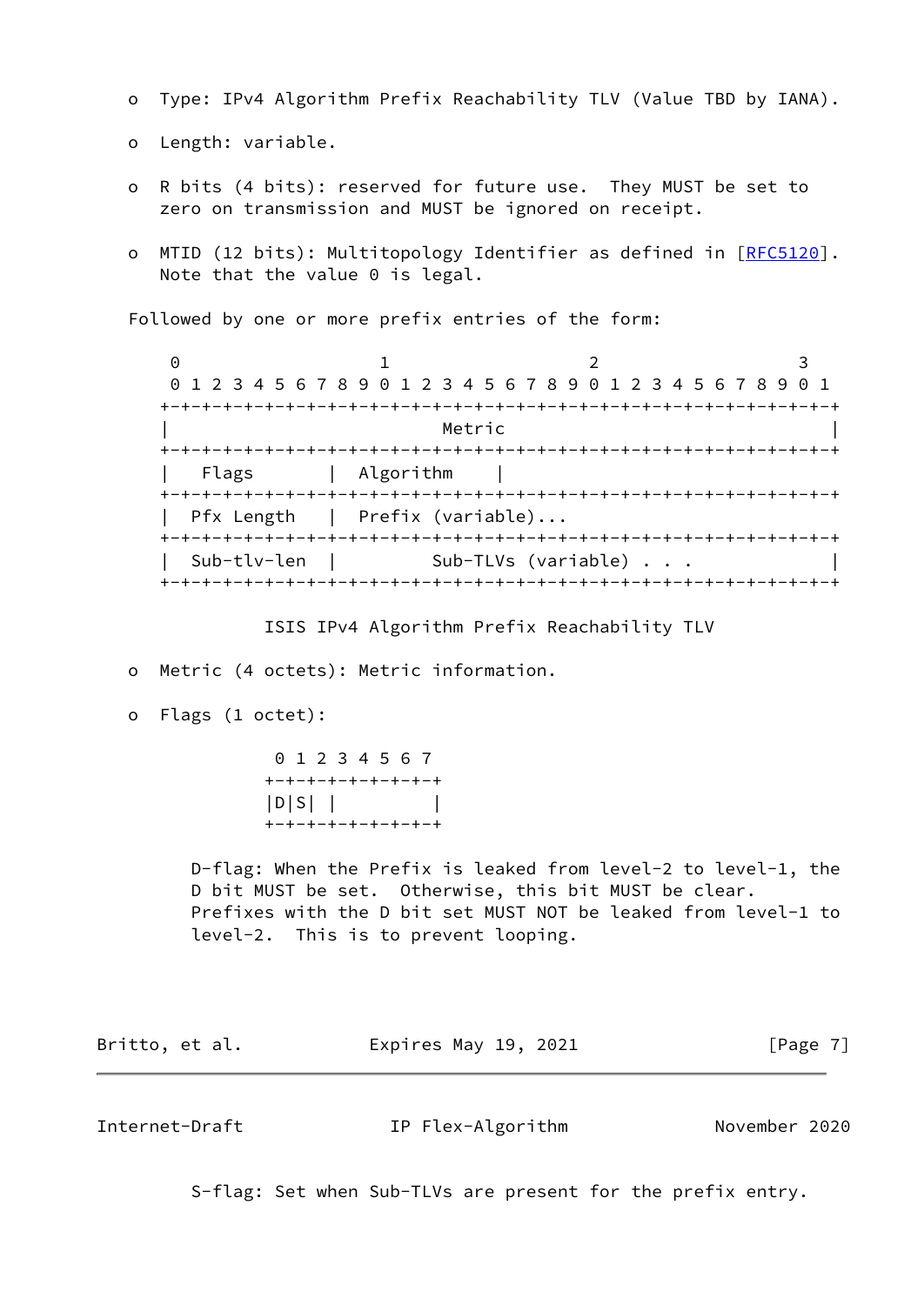- o Algorithm (1 octet): Associated Algorithm from 1 to 255.
- o Prefix Len (1 octet): Prefix length measured in bits.
- o Prefix (variable length): Prefix mapped to Flex-Algorithm.
- o Optional Sub-TLV-length (1 octet): Number of octets used by sub- TLVs
- o Optional sub-TLVs (variable length).

 A router receiving multiple IPv4 Algorithm Prefix Reachability advertisements for the same prefix, from the same originator, each with a different Algorithm, MUST select the first advertisement in the lowest-numbered LSP and ignore any subsequent IPv4 Algorithm Prefix Reachability advertisements for the same prefix for any other Algorithm.

 A router receiving multiple IPv4 Algorithm Prefix Reachability advertisements for the same prefix, from different originators, each with a different Algorithm, MUST ignore all of them and MUST NOT install any forwarding entries based on these advertisements.

 In cases where a prefix advertisement is received in both a IPv4 Prefix Reachability TLV and an IPv4 Algorithm Prefix Reachability TLV, the IPv4 Prefix Reachability advertisement MUST be preferred when installing entries in the forwarding plane.

<span id="page-8-0"></span>[6.2](#page-8-0). The ISIS IPv6 Algorithm Prefix Reachability TLV

 The ISIS IPv6 Algorithm Prefix Reachability TLV is identical to the ISIS IPv4 Algorithm Prefix Reachability TLV, except that it has a unique type. The type is TBD by IANA.

 A router receiving multiple IPv6 Algorithm Prefix Reachability advertisements for the same prefix, from the same originator, each with a different Algorithm, MUST select the first advertisement in the lowest-numbered LSP and ignore any subsequent IPv6 Algorithm Prefix Reachability advertisements for the same prefix for any other Algorithm.

 A router receiving multiple IPv6 Algorithm Prefix Reachability advertisements for the same prefix, from different originators, each with a different Algorithm, MUST ignore all of them and MUST NOT install any forwarding entries based on these advertisements.

Britto, et al. Expires May 19, 2021 [Page 8]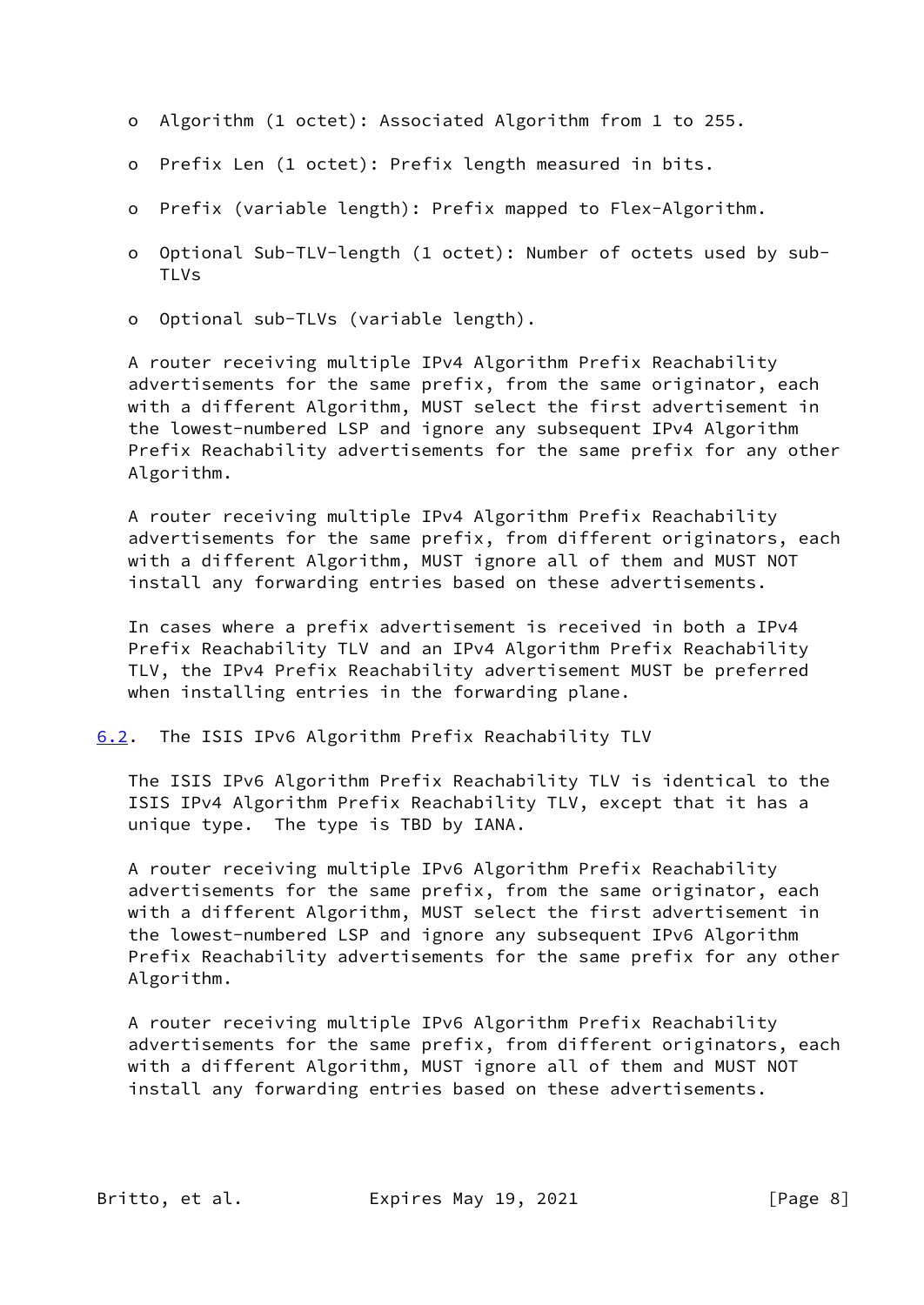<span id="page-9-1"></span>Internet-Draft IP Flex-Algorithm November 2020

 In cases where a prefix advertisement is received in both a IPv6 Prefix Reachability TLV and an IPv6 Algorithm Prefix Reachability TLV, the IPv6 Prefix Reachability advertisement MUST be preferred when installing entries in the forwarding plane.

<span id="page-9-0"></span>[6.3](#page-9-0). The OSPFv2 Algorithm Prefix Reachability TLV

 A new top level TLV of OSPFv2 Extended Prefix Opaque LSA is defined for advertising IPv4 Algorithm Prefix Reachability in OSPFv2 - OSPF Algorithm Prefix Reachability TLV

 Multiple Algorithm Prefix Reachability TLV MAY be advertised in each OSPFv2 Extended Prefix Opaque LSA. However, since the opaque LSA type defines the flooding scope, the LSA flooding scope MUST satisfy the application specific requirements for all the prefixes included in a single OSPFv2 Extended Prefix Opaque LSA. The Algorithm Prefix Reachability TLV has the following format:

| 0       |                                                               |              |          |       |
|---------|---------------------------------------------------------------|--------------|----------|-------|
| 0       | 1 2 3 4 5 6 7 8 9 0 1 2 3 4 5 6 7 8 9 0 1 2 3 4 5 6 7 8 9 0 1 |              |          |       |
|         |                                                               | -+-+-+-+-+-+ |          |       |
|         | Type                                                          |              | Length   |       |
|         |                                                               |              |          |       |
|         | Route Type   Prefix Length   AF                               |              |          | Flags |
|         |                                                               |              |          |       |
| $MT-ID$ | Algorithm                                                     |              | Reserved |       |
|         |                                                               |              |          |       |
|         | Address Prefix (variable)                                     |              |          |       |
|         |                                                               |              |          |       |
|         | Metric                                                        |              |          |       |
|         |                                                               |              |          |       |
|         | Sub-TLVs (variable)                                           |              |          |       |
|         |                                                               |              |          |       |
|         |                                                               |              |          |       |

OSPFv2 Algorithm Prefix Reachability TLV

Type: Algorithm Prefix Reachability TLV (Value TBD by IANA).

Length: Variable dependent on sub-TLVs.

 Route Type (1 octet): type of the OSPF route. Supported types are: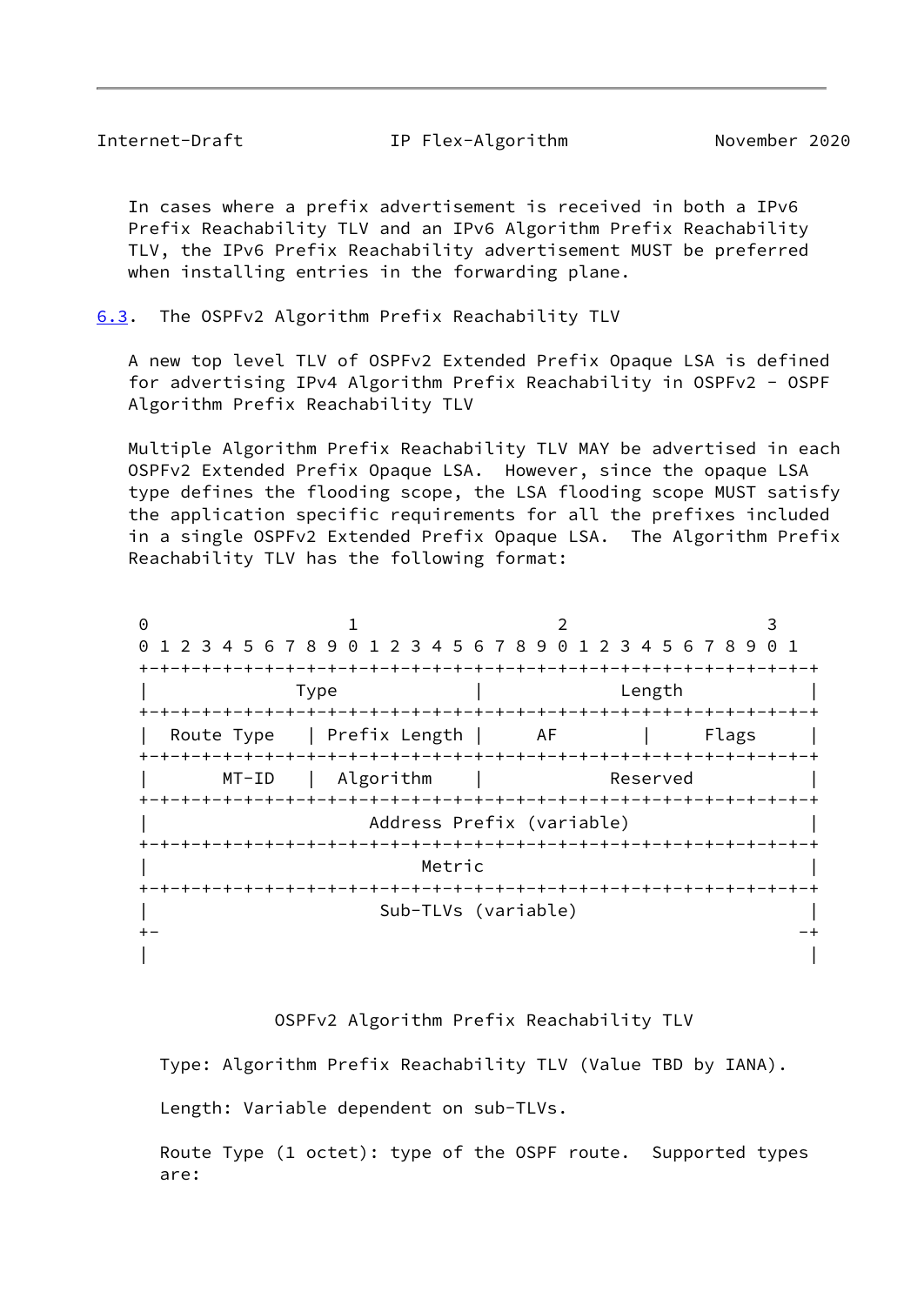Britto, et al. **Expires May 19, 2021** [Page 9]

## Internet-Draft IP Flex-Algorithm November 2020

- 2 Inter-Area
- 3 AS External with Type-1 Metric
- 4 AS External with Type-2 Metric
- 5 NSSA External with Type-1 Metric
- 6 NSSA External with Type-2 Metric

Prefix Length (1 octet): Length of prefix in bits.

 AF (1 octet): Address family for the prefix. Currently, the only supported value is 0 for IPv4 unicast. The inclusion of address family in this TLV allows for future extension.

 Flags (1 octet): Flags applicable to the prefix. Supported Flags include:

 0x80 - A-Flag (Attach flag): An Area Border Router (ABR) generating an Extended Prefix TLV for inter-area prefix that is locally connected or attached in other connected area SHOULD set this flag.

 0x40 - N-Flag (Node Flag): Set when the prefix identifies the advertising router i.e., the prefix is a host prefix advertising a globally reachable address typically associated with a loopback address. The advertising router MAY choose to not set this flag even when the above conditions are met. If the flag is set and the prefix length is not a host prefix then the flag MUST be ignored. The flag is preserved when the OSPFv2 Extended Prefix Opaque LSA is propagated between areas.

MT-ID (1 octet): Multi-Topology ID as defined in [\[RFC8402](https://datatracker.ietf.org/doc/pdf/rfc8402)]

Algorithm: (1 octet). Associated Algorithm from 1 to 255.

 Adress Prefix: For the address family IPv4 unicast, the prefix itself encoded as a 32-bit value. The default route is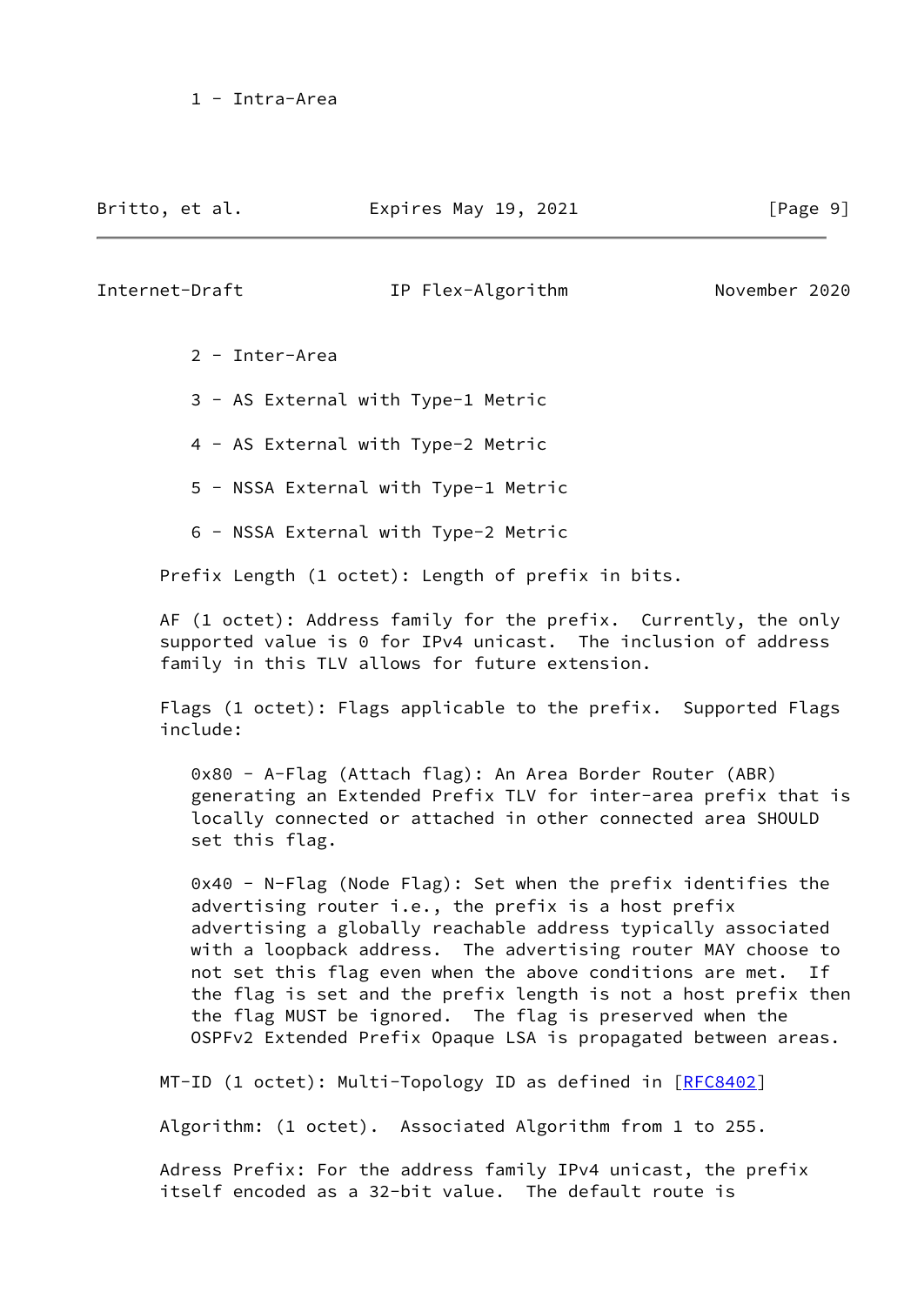represented by a prefix of length 0. Prefix encoding for other address families is beyond the scope of this specification.

Metric (4 octets): Metric information.

 If this TLV is advertised multiple times for the same prefix in the same OSPFv2 Extended Prefix Opaque LSA, only the first instance of the TLV is used by receiving OSPFv2 Routers. This situation SHOULD be logged as an error.

| Britto, et al. | Expires May 19, 2021 | [Page 10] |
|----------------|----------------------|-----------|
|                |                      |           |

<span id="page-11-1"></span>

Internet-Draft IP Flex-Algorithm November 2020

 If this TLV is advertised multiple times for the same prefix in different OSPFv2 Extended Prefix Opaque LSAs originated by the same OSPF router, the OSPF advertising router is re-originating Extended Prefix Opaque LSAs for multiple prefixes and is most likely repacking Algorithm Prefix Reachability TLVs in Extended Prefix Opaque LSAs. In this case, the Algorithm Prefix Reachability TLV in the Extended Prefix Opaque LSA with the smallest Opaque ID is used by receiving OSPFv2 Routers. This situation may be logged as a warning.

 It is RECOMMENDED that OSPF routers advertising Algorithm Prefix Reachability TLVs in different Extended Prefix Opaque LSAs re originate these LSAs in ascending order of Opaque ID to minimize the disruption.

 A router receiving multiple Algorithm Prefix Reachability TLVs for the same prefix, from different originators, each with a different Algorithm, MUST ignore all of them and MUST NOT install any forwarding entries based on these advertisements.

 In cases where a prefix advertisement is received in any of the LSAs advertising the prefix reachability for algorithm 0 (Router-LSA, Summary-LSA, AS-external-LSA or NSSA AS-external LSA) and in an IPv4 Algorithm Prefix Reachability TLV, the prefix reachability advertisement for algorithm 0 MUST be preferred when installing entries in the forwarding plane, regardless of the Route Type advertised in IPv4 Algorithm Prefix Reachability TLV.

<span id="page-11-0"></span>[6.4](#page-11-0). The OSPFv3 Flex-Algorithm IP Prefix Opaque LSA

TBD.

<span id="page-11-2"></span>[7](#page-11-2). Calculating of IP Flex-Algorthm Paths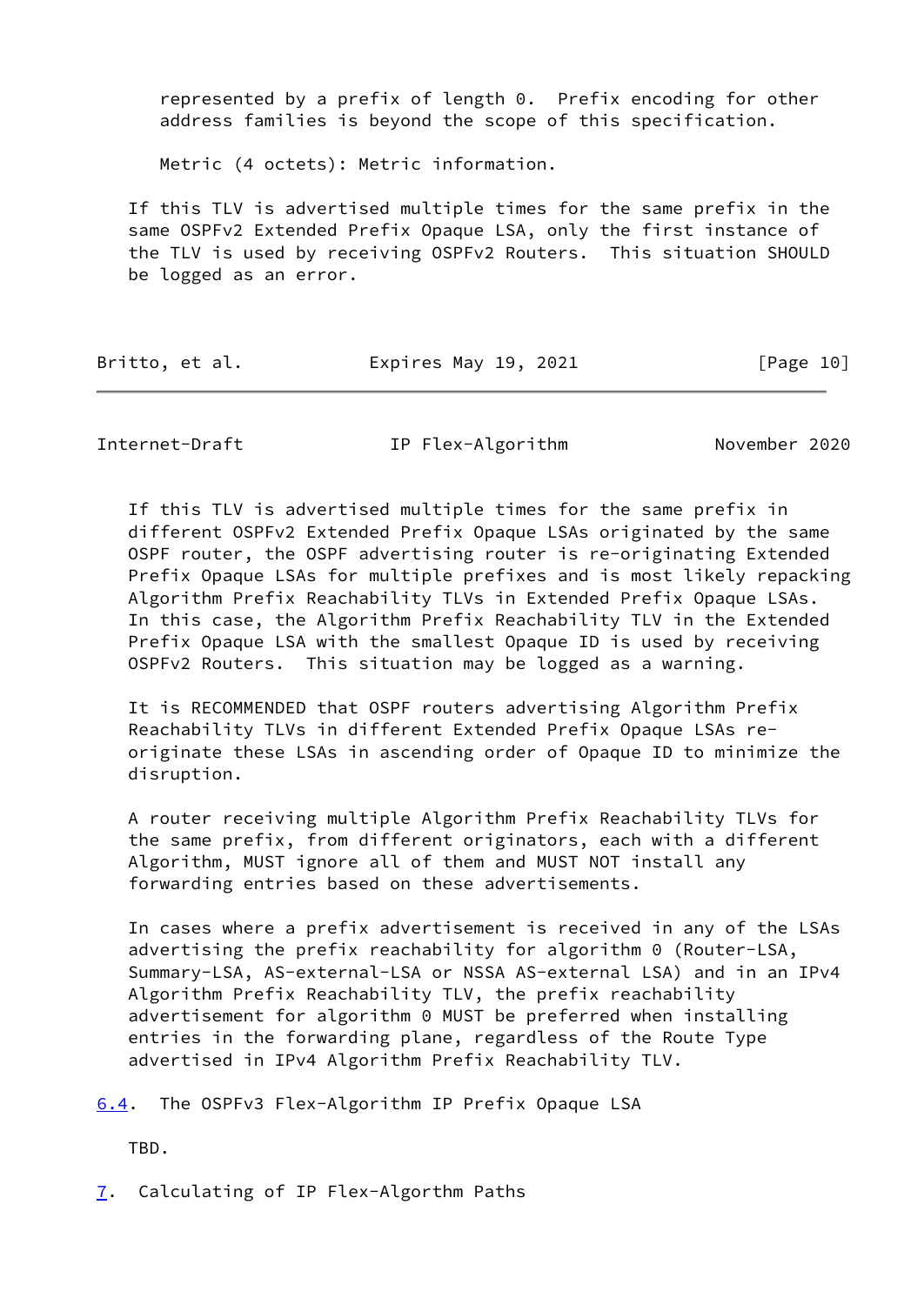IP Flex-Algorthm is considered as yet another application of the Flex-Algorithm as described in [Section 10](#page-13-1) and [Section 12](#page-15-0) of the [\[I-D.ietf-lsr-flex-algo](#page-15-4)].

 Participation for the IP Flex-Algorithm is signalled as described in [Section 5](#page-3-0) and is specific to the IP Flex-Algorithm application.

 Calculation of IP Flex-Algorithm paths follows the Section 12 of [\[I-D.ietf-lsr-flex-algo](#page-15-4)]. This computation uses the IP Flex- Algorithm participation and is independent of the Flex-Algorithm calculation done for any other Flex-Algorithm applications (e.g. SR, SRv6).

 IP Flex-Algorithm application only considers participating nodes during the Flex-Algorithm calculation. When computing paths for a

|  | Britto, et al. | Expires May 19, 2021 | [Page 11] |
|--|----------------|----------------------|-----------|
|--|----------------|----------------------|-----------|

<span id="page-12-1"></span>Internet-Draft IP Flex-Algorithm November 2020

 given Flex-Algorithm, all nodes that do not advertise participation for IP Flex-Algorithm, as described in **Section 5**, MUST be pruned from the topology.

<span id="page-12-0"></span>[8](#page-12-0). IP Flex-Algorthm Forwarding

 IP Algorithm Prefix Reachability advertisement as described in [Section 5](#page-3-0) includes the MTID value that associates the prefix with a specific topology. Algorithm Prefix Reachability advertisement also includes an Algorithm value that explicitly associates the prefix with a specific Flex-Algorithm. The paths to the prefix MUST be calculated using the specified Flex-Algorithm in the associated topology.

 Forwarding entries for the IP Flex-Algorithm prefixes advertised in IGPs MUST be installed in the forwarding plane of the receiving IP Flex-Algorithm prefix capable routers when they participate in the associated topology and algorithm. Forwarding entries for IP Flex- Algorithm prefixes associated with Flex-Algorithms in which the node is not participating MUST NOT be installed in the forwarding plane.

When the IP Flex-Algorithm prefix is associated with a Flex- Algorithm, LFA paths to the prefix MUST be calculated using such Flex-Algorithm in the associated topology, to guarantee that they follow the same constraints as the calculation of the primary paths.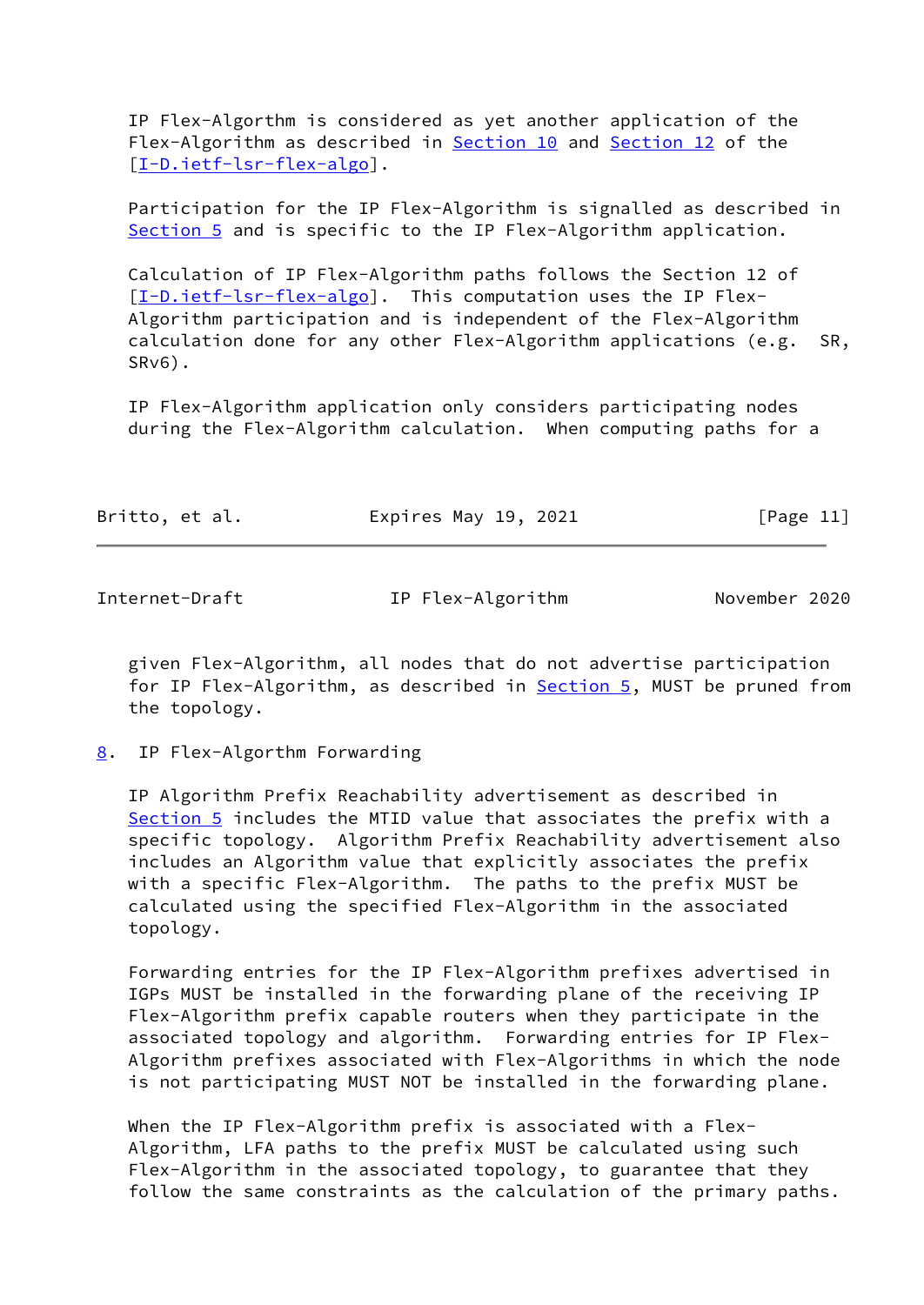## <span id="page-13-0"></span>[9](#page-13-0). Deployment Considerations

 IGP Flex-Algorithm can be used by many applications. Original specification was done for SR and SRv6, this specification adds IP as another application that can use IGP Flex-Algorithm. Other applications may be defined in the future. This section provides some details about the coexistence of the various applications of the IGP Flex-Algorithm.

 Flex-Algorithm definition (FAD), as described in [\[I-D.ietf-lsr-flex-algo](#page-15-4)], is application independent and is used by all Flex-Algorithm applications.

 Participation in the Flex-Algorithm, as described in [\[I-D.ietf-lsr-flex-algo](#page-15-4)], is application specific.

 Calculation of the flex-algo paths is application specific and uses application specific participation advertisements.

 Application specific participation and calculation guarantee that the forwarding of the traffic over the Flex-Algorithm application

| Britto, et al. | Expires May 19, 2021 | [Page 12] |
|----------------|----------------------|-----------|
|----------------|----------------------|-----------|

<span id="page-13-2"></span>Internet-Draft IP Flex-Algorithm November 2020

 specific paths is consistent between all nodes over which the traffic is being forwarded.

 Multiple application can use the same Flex-Algorithm value at the same time and and as such share the FAD for it. For example SR-MPLS and IP can both use such common Flex-Algorithm. Traffic for SR-MPLS will be forwarded based on Flex-algorithm specific SR SIDs. Traffic for IP Flex-Algorithm will be forwarded based on Flex-Algorithm specific prefix reachability announcements.

<span id="page-13-1"></span>[10.](#page-13-1) IANA Considerations

 This specification updates the OSPF Router Information (RI) TLVs Registry as follows:

 +-------+------------------+---------------------------+ | Value | TLV Name | Reference +-------+------------------+---------------------------+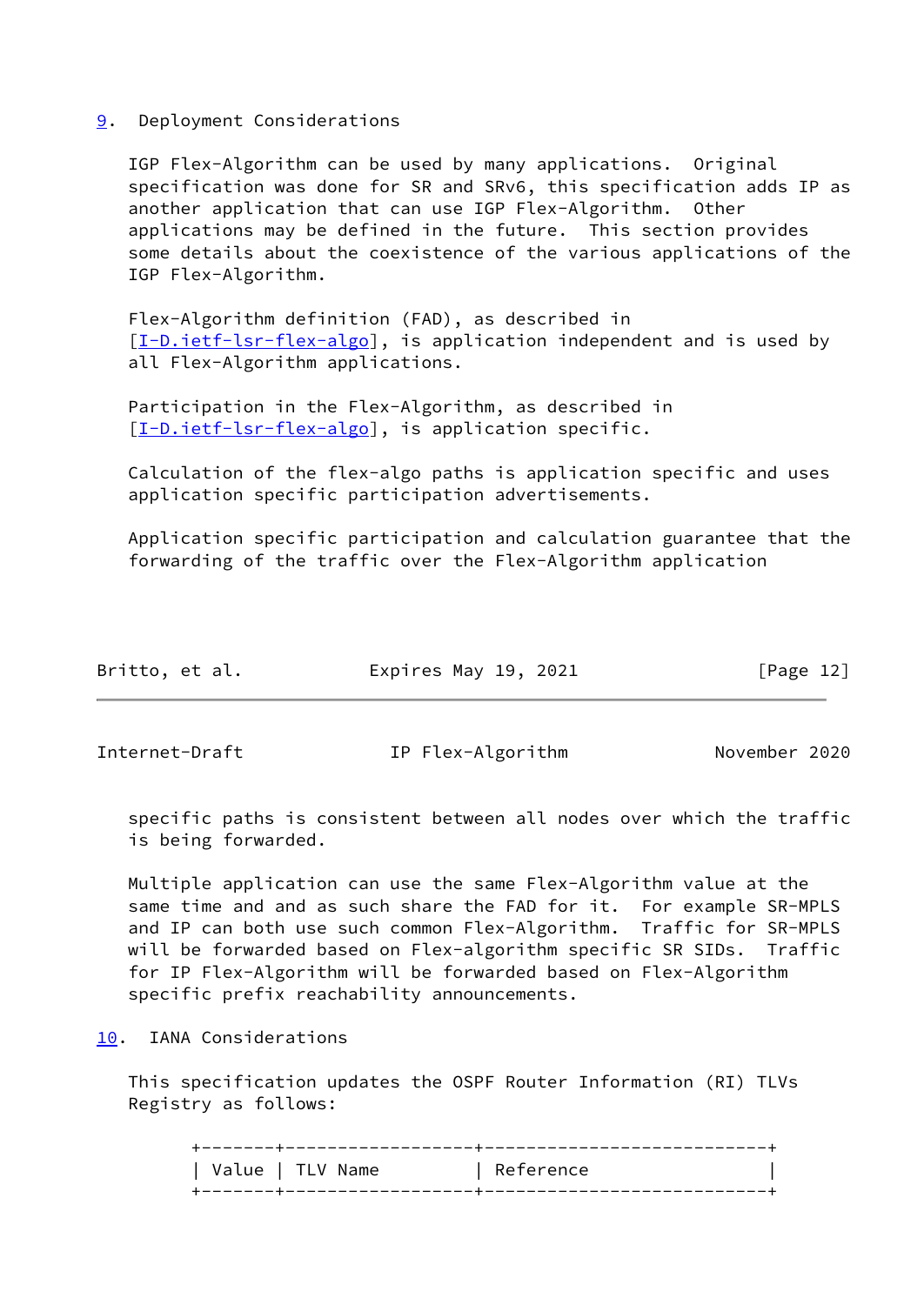| TBD | IP Algorithm TLV | This Document [Section 5.2](#page-4-0) | +-------+------------------+---------------------------+

 This document also updates the "Sub-TLVs for TLV 242" registry as follows:

|         | Value   TLV Name | Reference                                               |
|---------|------------------|---------------------------------------------------------|
| I TBD I |                  | IP Algorithm Sub-TLV   This Document <u>Section 5.1</u> |

 This document also updates the "ISIS TLV Codepoints Registry" registry as follows:

 +-------+----------------------------------+------------------------+ | Value | TLV Name | Reference | +-------+----------------------------------+------------------------+ | TBD | IPv4 Algorithm Prefix | This document, | | | Reachability TLV | [Section 6.1](#page-6-0) | | TBD | IPv6 Algorithm Prefix | This document, | | | Reachability TLV | [Section 6.2](#page-8-0) | | TBD +-------+----------------------------------+------------------------+

 This document updates the "OSPFv2 Extended Prefix Opaque LSA TLVs" registry as follows::

Britto, et al. Expires May 19, 2021 [Page 13]

<span id="page-14-1"></span>Internet-Draft IP Flex-Algorithm November 2020

 +-------+----------------------------------+------------------------+ | Value | TLV Name | November | Reference +-------+----------------------------------+------------------------+ | TBD | OSPFv2 Algorithm Prefix | This Document, | | | Reachability TLV | [Section 6.1](#page-6-0) | +-------+----------------------------------+------------------------+

<span id="page-14-0"></span>[11.](#page-14-0) Security Considerations

TBD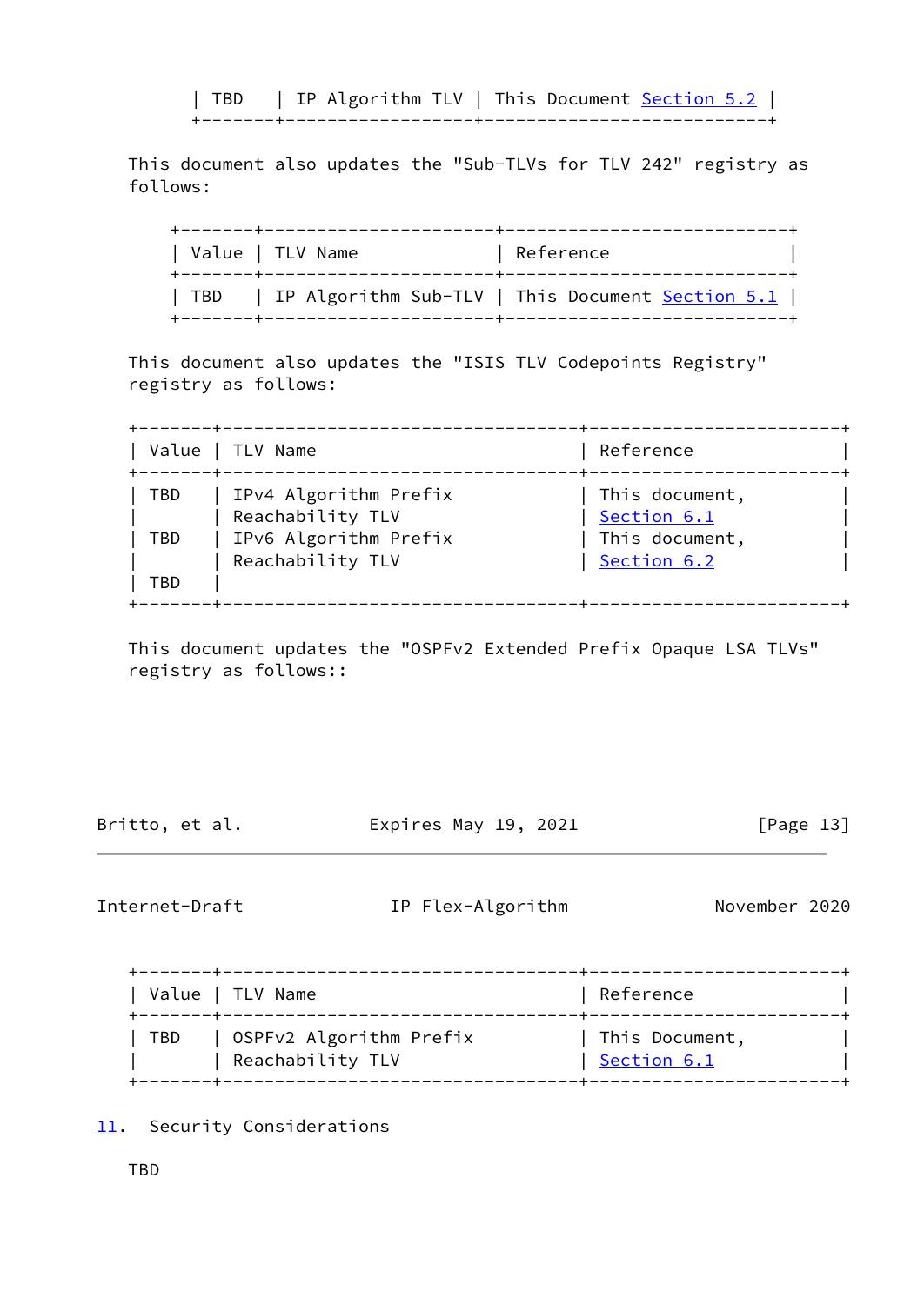# <span id="page-15-0"></span>[12.](#page-15-0) Acknowledgements

TBD.

- <span id="page-15-1"></span>[13.](#page-15-1) References
- <span id="page-15-4"></span><span id="page-15-2"></span>[13.1](#page-15-2). Normative References
	- [I-D.ietf-lsr-flex-algo]

 Psenak, P., Hegde, S., Filsfils, C., Talaulikar, K., and A. Gulko, "IGP Flexible Algorithm", [draft-ietf-lsr-flex](https://datatracker.ietf.org/doc/pdf/draft-ietf-lsr-flex-algo-13) [algo-13](https://datatracker.ietf.org/doc/pdf/draft-ietf-lsr-flex-algo-13) (work in progress), October 2020.

<span id="page-15-5"></span>[ISO10589]

 IANA, "Intermediate system to Intermediate system routing information exchange protocol for use in conjunction with the Protocol for providing the Connectionless-mode Network Service (ISO 8473)", August 1987, <ISO/IEC 10589:2002>.

- [RFC0791] Postel, J., "Internet Protocol", STD 5, [RFC 791](https://datatracker.ietf.org/doc/pdf/rfc791), DOI 10.17487/RFC0791, September 1981, <<https://www.rfc-editor.org/info/rfc791>>.
- [RFC2119] Bradner, S., "Key words for use in RFCs to Indicate Requirement Levels", [BCP 14](https://datatracker.ietf.org/doc/pdf/bcp14), [RFC 2119](https://datatracker.ietf.org/doc/pdf/rfc2119), DOI 10.17487/RFC2119, March 1997, <[https://www.rfc-editor.org/info/rfc2119>](https://www.rfc-editor.org/info/rfc2119).
- [RFC2328] Moy, J., "OSPF Version 2", STD 54, [RFC 2328](https://datatracker.ietf.org/doc/pdf/rfc2328), DOI 10.17487/RFC2328, April 1998, <[https://www.rfc-editor.org/info/rfc2328>](https://www.rfc-editor.org/info/rfc2328).
- [RFC3630] Katz, D., Kompella, K., and D. Yeung, "Traffic Engineering (TE) Extensions to OSPF Version 2", [RFC 3630,](https://datatracker.ietf.org/doc/pdf/rfc3630) DOI 10.17487/RFC3630, September 2003, <[https://www.rfc-editor.org/info/rfc3630>](https://www.rfc-editor.org/info/rfc3630).

Britto, et al. Expires May 19, 2021 [Page 14]

<span id="page-15-3"></span>Internet-Draft IP Flex-Algorithm November 2020

 [RFC4915] Psenak, P., Mirtorabi, S., Roy, A., Nguyen, L., and P. Pillay-Esnault, "Multi-Topology (MT) Routing in OSPF", [RFC 4915,](https://datatracker.ietf.org/doc/pdf/rfc4915) DOI 10.17487/RFC4915, June 2007, <[https://www.rfc-editor.org/info/rfc4915>](https://www.rfc-editor.org/info/rfc4915).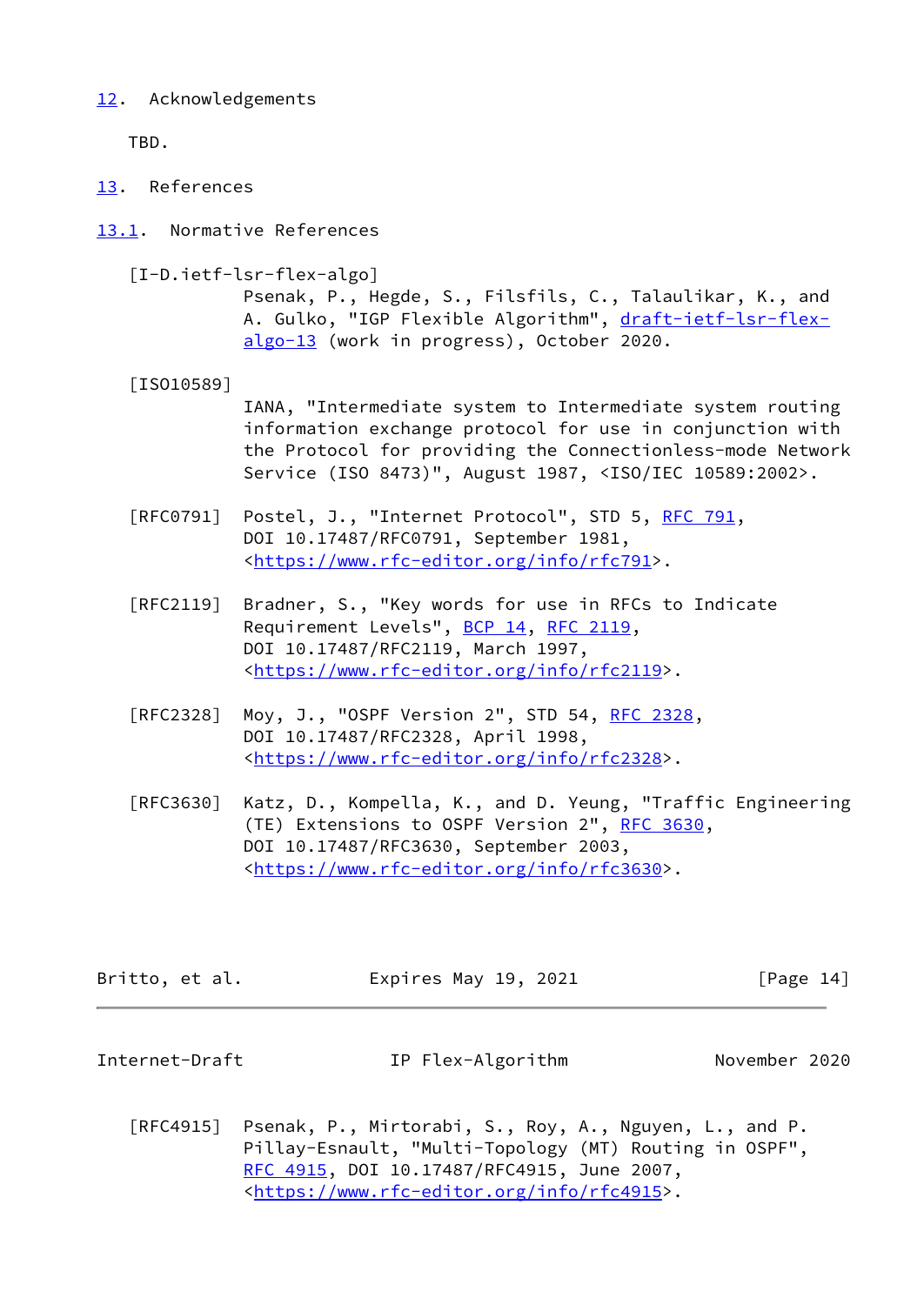- [RFC5120] Przygienda, T., Shen, N., and N. Sheth, "M-ISIS: Multi Topology (MT) Routing in Intermediate System to Intermediate Systems (IS-ISs)", [RFC 5120,](https://datatracker.ietf.org/doc/pdf/rfc5120) DOI 10.17487/RFC5120, February 2008, <[https://www.rfc-editor.org/info/rfc5120>](https://www.rfc-editor.org/info/rfc5120).
- [RFC5305] Li, T. and H. Smit, "IS-IS Extensions for Traffic Engineering", [RFC 5305](https://datatracker.ietf.org/doc/pdf/rfc5305), DOI 10.17487/RFC5305, October 2008, [<https://www.rfc-editor.org/info/rfc5305](https://www.rfc-editor.org/info/rfc5305)>.
- [RFC5340] Coltun, R., Ferguson, D., Moy, J., and A. Lindem, "OSPF for IPv6", [RFC 5340](https://datatracker.ietf.org/doc/pdf/rfc5340), DOI 10.17487/RFC5340, July 2008, <[https://www.rfc-editor.org/info/rfc5340>](https://www.rfc-editor.org/info/rfc5340).
- [RFC7684] Psenak, P., Gredler, H., Shakir, R., Henderickx, W., Tantsura, J., and A. Lindem, "OSPFv2 Prefix/Link Attribute Advertisement", [RFC 7684,](https://datatracker.ietf.org/doc/pdf/rfc7684) DOI 10.17487/RFC7684, November 2015, [<https://www.rfc-editor.org/info/rfc7684](https://www.rfc-editor.org/info/rfc7684)>.
- [RFC7770] Lindem, A., Ed., Shen, N., Vasseur, JP., Aggarwal, R., and S. Shaffer, "Extensions to OSPF for Advertising Optional Router Capabilities", [RFC 7770](https://datatracker.ietf.org/doc/pdf/rfc7770), DOI 10.17487/RFC7770, February 2016, <<https://www.rfc-editor.org/info/rfc7770>>.
- [RFC7981] Ginsberg, L., Previdi, S., and M. Chen, "IS-IS Extensions for Advertising Router Information", [RFC 7981](https://datatracker.ietf.org/doc/pdf/rfc7981), DOI 10.17487/RFC7981, October 2016, <[https://www.rfc-editor.org/info/rfc7981>](https://www.rfc-editor.org/info/rfc7981).
- [RFC8174] Leiba, B., "Ambiguity of Uppercase vs Lowercase in [RFC](https://datatracker.ietf.org/doc/pdf/rfc2119) [2119](https://datatracker.ietf.org/doc/pdf/rfc2119) Key Words", [BCP 14](https://datatracker.ietf.org/doc/pdf/bcp14), [RFC 8174,](https://datatracker.ietf.org/doc/pdf/rfc8174) DOI 10.17487/RFC8174, May 2017, [<https://www.rfc-editor.org/info/rfc8174](https://www.rfc-editor.org/info/rfc8174)>.
- [RFC8200] Deering, S. and R. Hinden, "Internet Protocol, Version 6 (IPv6) Specification", STD 86, [RFC 8200](https://datatracker.ietf.org/doc/pdf/rfc8200), DOI 10.17487/RFC8200, July 2017, <[https://www.rfc-editor.org/info/rfc8200>](https://www.rfc-editor.org/info/rfc8200).
- <span id="page-16-0"></span>[13.2](#page-16-0). Informative References

Britto, et al. Expires May 19, 2021 [Page 15]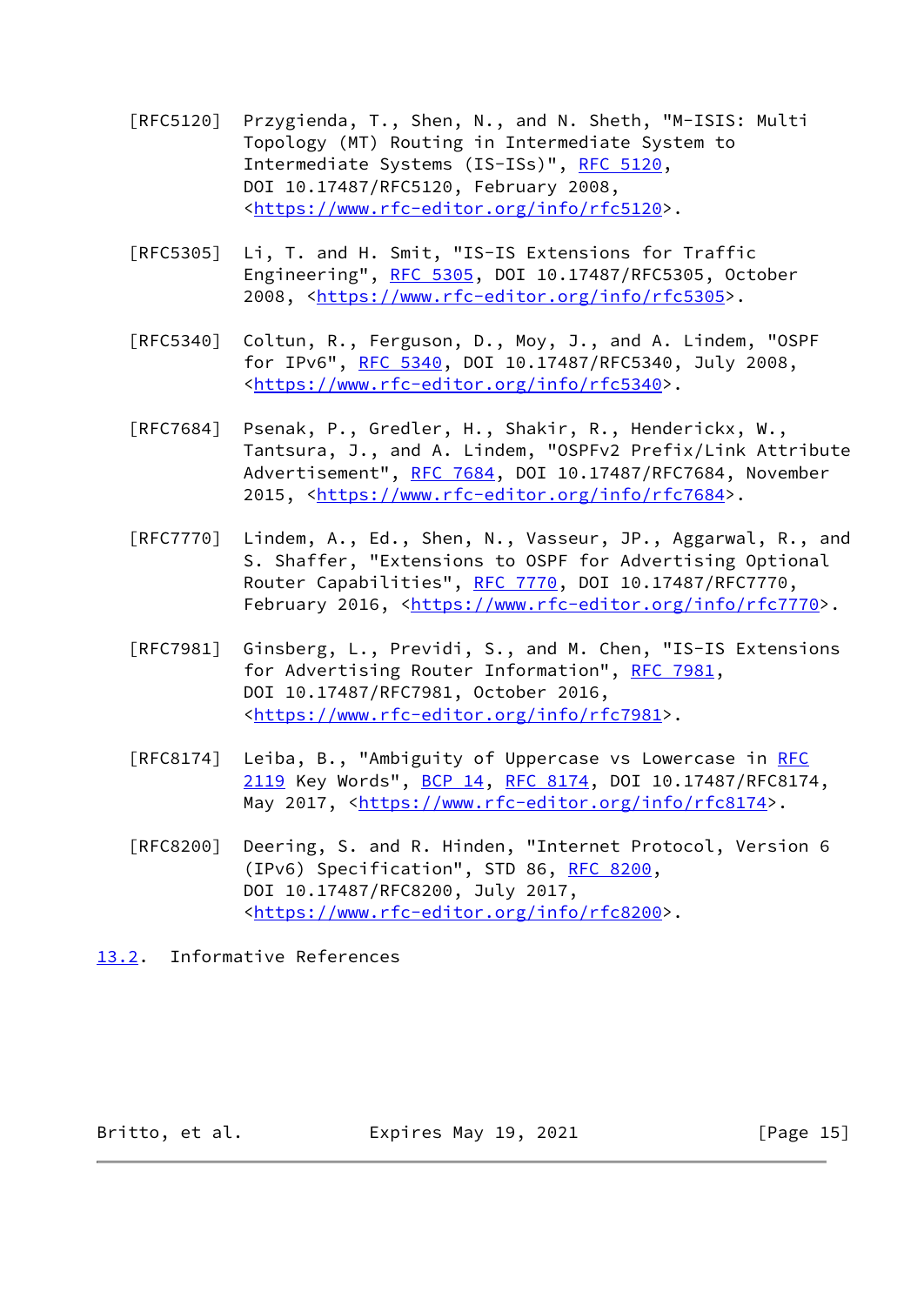<span id="page-17-1"></span><span id="page-17-0"></span> [I-D.ietf-spring-srv6-network-programming] Filsfils, C., Camarillo, P., Leddy, J., Voyer, D., Matsushima, S., and Z. Li, "SRv6 Network Programming", [draft-ietf-spring-srv6-network-programming-24](https://datatracker.ietf.org/doc/pdf/draft-ietf-spring-srv6-network-programming-24) (work in progress), October 2020.

## <span id="page-17-2"></span>[IANA-ALG]

- IANA, "Sub-TLVs for TLV 242 (IS-IS Router CAPABILITY TLV)", August 1987, [<https://www.iana.org/assignments/igp](https://www.iana.org/assignments/igp-parameters/igp-parameters.xhtml#igp-algorithm-types) [parameters/igp-parameters.xhtml#igp-algorithm-types](https://www.iana.org/assignments/igp-parameters/igp-parameters.xhtml#igp-algorithm-types)>.
- [RFC8402] Filsfils, C., Ed., Previdi, S., Ed., Ginsberg, L., Decraene, B., Litkowski, S., and R. Shakir, "Segment Routing Architecture", [RFC 8402](https://datatracker.ietf.org/doc/pdf/rfc8402), DOI 10.17487/RFC8402, July 2018, <<https://www.rfc-editor.org/info/rfc8402>>.

Authors' Addresses

 William Britto Juniper Networks Elnath-Exora Business Park Survey Bangalore, Karnataka 560103 India

Email: bwilliam@juniper.net

 Shraddha Hegde Juniper Networks Elnath-Exora Business Park Survey Bangalore, Karnataka 560103 India

Email: shraddha@juniper.net

 Parag Kaneriya Juniper Networks Elnath-Exora Business Park Survey Bangalore, Karnataka 560103 India

Email: pkaneria@juniper.net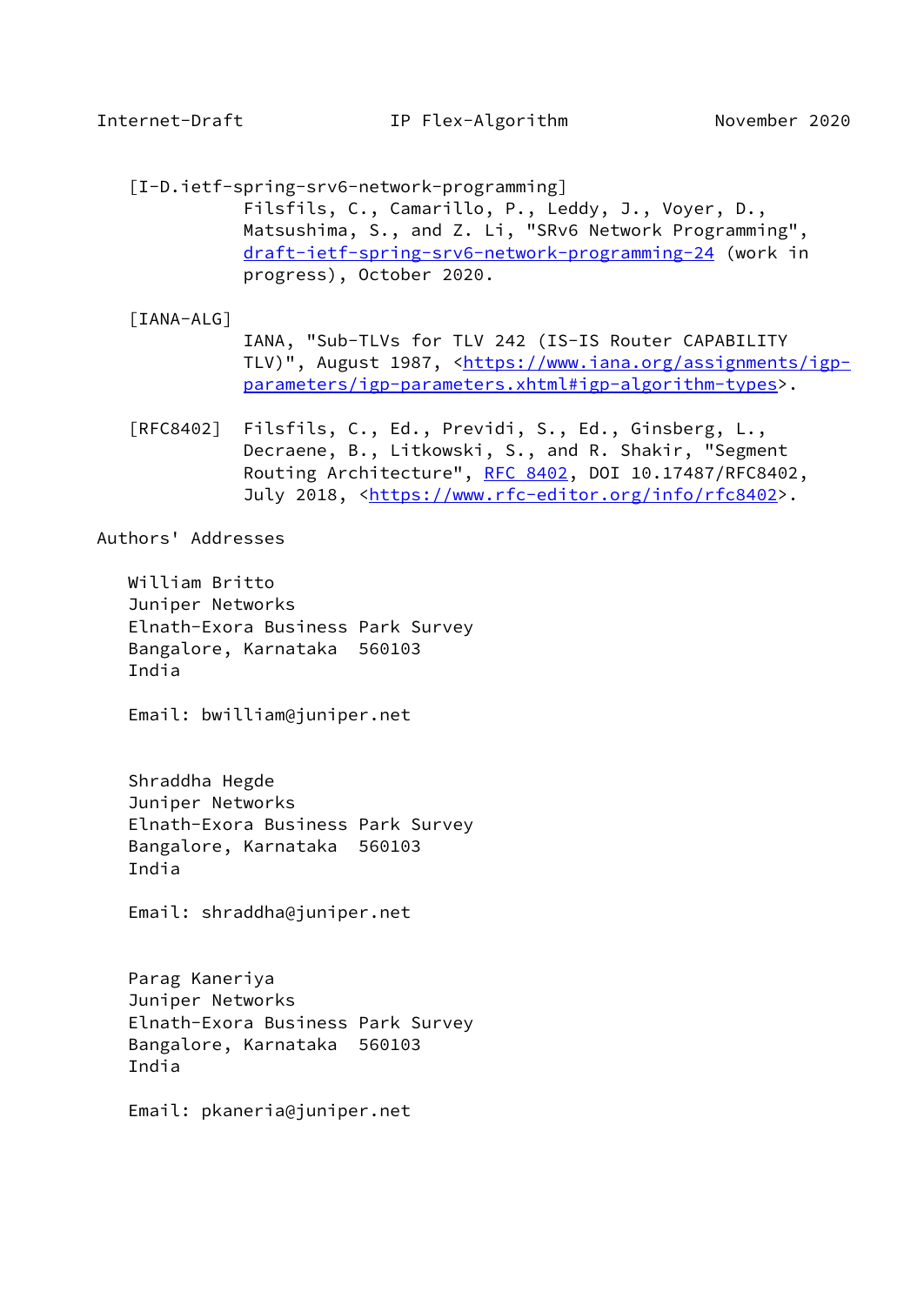# Internet-Draft IP Flex-Algorithm November 2020

 Rejesh Shetty Juniper Networks Elnath-Exora Business Park Survey Bangalore, Karnataka 560103 India

Email: mrajesh@juniper.net

 Ron Bonica Juniper Networks 2251 Corporate Park Drive Herndon, Virginia 20171 USA

Email: rbonica@juniper.net

 Peter Psenak Cisco Systems Apollo Business Center Mlynske nivy 43, Bratislava 82109 Slovakia

Email: ppsenak@cisco.com